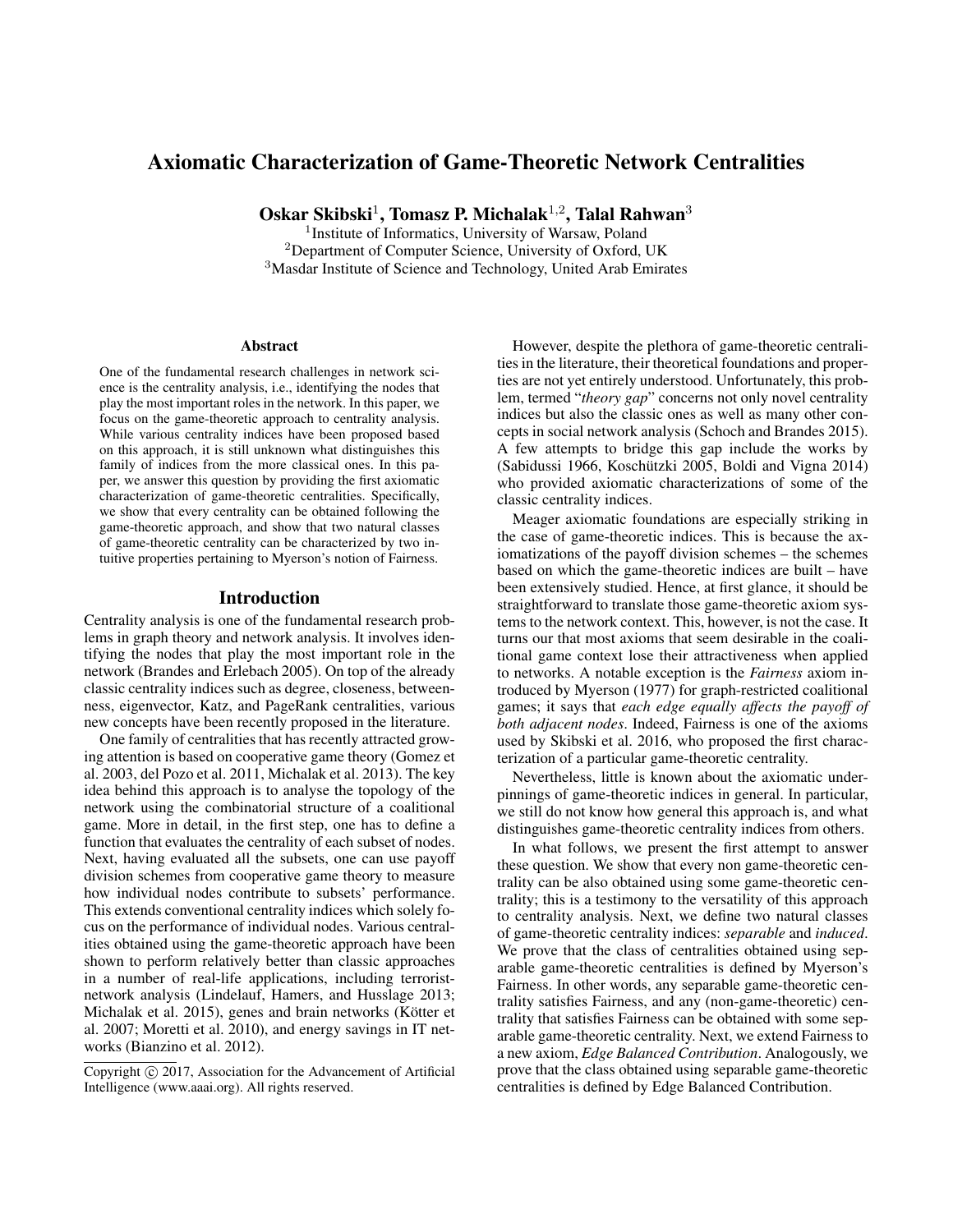# Preliminaries

In this section, we provide the necessary background and notation from both graph theory and coalitional game theory.

**Graph theory:** A graph (network) is a pair  $G = (V, E)$ , where  $V$  is the set of nodes and  $E$  is the set of edges. The edge between any two nodes,  $v, u \in V$ , will be denoted by  $\{u, v\}$ . Given a set of nodes, V, the set of all possible graphs will be denoted by  $\mathcal{G}^V$ . Furthermore, the set of all possible edges will be denoted by  $\mathcal{E}^V$ , i.e.,  $\mathcal{E}^V = \{S \subseteq V : |\bar{S}| = 2\}.$ 

For any subset of nodes,  $S \subseteq V$ , the *subgraph of* G in*duced by* S is denoted by G[S] and is defined as the graph whose set of nodes is S and whose set of edges consists of every edge in  $E$  of which both ends belong to  $S$ . Formally:

$$
G[S] = (S, \{ \{v, u\} \in E : v, u \in S \} ).
$$

A subgraph is said to be *connected* if there exists a path between every pair of nodes in that subgraph. Furthermore, any such connected subgraph, G[S], is said to be *maximal* if  $G[S']$  is disconnected for all  $S \subset S'$ . We will refer to each maximal connected subgraph as a *component* of G. Also, we will denote by  $\mathcal{K}(G)$  the *partition* of V in which every subset induces a component of G.

A *centrality index* is a function,  $c: \mathcal{G}^V \to \mathbb{R}^V$ , that assigns to every node  $v \in V$  a real number reflecting the importance of v in G; this number is called the *centrality* of  $v$ . Typically, the higher the centrality, the more important or *central* the node. Given a set of nodes V, the set of all possible centrality indices is denoted by  $\mathcal{C}^V$ . For every  $c \in \mathcal{C}^V$ and every  $k \in \mathbb{R}$ , we define the centrality index  $(k \cdot c)$  as follows:  $(k \cdot c)_v(G) = k \cdot c_v(G)$  for all  $G \in \mathcal{G}^V$  and  $v \in V$ . Similarly, for every  $c, c' \in \mathcal{C}^V$ , we define the centrality index  $(c + c')$  as follows:  $(c + c')_v(G) = c_v(G) + c'_v(G)$  for all  $G \in \mathcal{G}^V$  and  $v \in V$ .

**Coalitional game theory:** A *game* is a pair,  $(N, f)$ , where N is the set of *players* and  $f: 2^N \to \mathbb{R}$  is the *characteristic function*, which assigns to each subset of players a real number reflecting its importance. Any subset of players,  $S \subseteq N$ , is called a *coalition*, and f(S) is called *the value of coalition* S. Typically,  $f(\emptyset) = 0$ . Given a set of players, N, the set of all possible games is denoted by  $\mathcal{F}^N$ .

A *solution concept*,  $\varphi : \mathcal{F}^{\tilde{N}} \to \mathbb{R}^N$ , is a function that assigns a *payoff* to each player, v, in any given game  $(N, f)$ ; this payoff is denoted by  $\varphi_v(f)$ . Given a set of players N, the set of all possible solution concepts is denoted by  $\Phi^N$ .

A fundamental class of solution concepts is *Semivalues* (Dubey, Neyman, and Weber 1981). Let  $\beta : \{0, \ldots, |N| - \}$  $1\} \rightarrow [0,1]$  be a function such that  $\sum_{k=0}^{|N|-1} \beta(k) = 1$ . Every such  $\beta$  defines a unique semivalue,  $\varphi^{\beta}$ , based on which the payoff of a player  $v \in N$  is computed as follows:

$$
\varphi_v^{\beta}(f) = \sum_{S \subseteq N \setminus \{v\}} \frac{\beta(|S|)}{\binom{|N|-1}{|S|}} (f(S \cup \{v\}) - f(S)). \tag{1}
$$

Here, the expression  $f(S \cup \{v\}) - f(S)$  is known as the  $marginal$  *contribution* of player  $v$  to coalition  $S$ . We will write  $\beta^*(k)$  as a shorthand notation for  $\beta(k)/\binom{|N|-1}{k}$ . A semivalue is said to be *positive* if  $\beta(k) > 0$  for every  $k \in \{0, \ldots, |N|-1\}$ . Given N, the set of all semivalues is denoted by  $S_v^N$ , and the set of all *positive* semivalues is denoted by  $\mathcal{SV}^N_+$ . Thus,  $\mathcal{SV}^N_+ \subseteq \mathcal{SV}^N \subseteq \Phi^N$ .

Two well-known solution concepts, namely the Shapley value (Shapley 1953) and the Banzhaf index (Banzhaf III 1965), are in fact positive semivalues, with  $\beta^{Shapley}(k) =$  $1/|N|$ , and  $\beta^{Banzhaf}(k) = \binom{|N|-1}{k} / 2^{|N|-1}$ .

Game-theoretic centrality indices: We begin with the definition of a *representation function*,  $r: \mathcal{G}^V \to \mathcal{F}^V$ , which maps every graph whose set of nodes is V onto a cooperative game whose set of players is V. For a graph  $G = (V, E)$ , the characteristic function of game  $r(G)$  is denoted by  $f_G^r$ . That is to say,  $r(G) = (V, f_G^r)$ . Given a set of nodes V, the set of all possible representation functions will be denoted by  $\mathcal{R}^V$ .

A *Game-Theoretic Centrality Index (GTC)* is a pair,  $(r, \varphi)$ , where r is a representation function, and  $\varphi$  is a solution concept. We say that a game-theoretic centrality index,  $(r, \varphi)$ , *generates* a centrality index,  $[(r, \varphi)] \in \mathcal{C}^V$ , computed for every  $G \in \mathcal{G}^V$  and every  $v \in V$  as follows:

$$
[(r,\varphi)]_v(G) = \varphi_v(f_G^r). \tag{2}
$$

In words, the centrality  $[(r, \varphi)]$  of node v in the graph G equals the payoff of player v in the game  $r(G)$  according to the solution concept  $\varphi$ . We say that  $(r, \varphi)$  is *based* on  $\varphi$ . Given a set of nodes,  $V$ , the set of all game theoretic centrality indices will be denoted by  $\mathcal{GTC}^V$ . Formally:

$$
\mathcal{GTC}^V = \{ (r,\varphi) : r : \mathcal{G}^V \to \mathcal{F}^V, \varphi \in \Phi^V \}.
$$

We will refer to  $\mathcal{GTC}^V$  as the general class of game*theoretic centrality indices.* For any given class,  $\mathcal{I} \subseteq \mathcal{GTC}^V,$ we will write  $[\mathcal{I}]$  to denote the set of centrality indices generated by every  $(r, \varphi) \in \mathcal{I}$ . For instance, we have:

$$
[\mathcal{GTC}^V] = \{[(r,\varphi)] : (r,\varphi) \in \mathcal{GTC}^V\}.
$$

Furthermore, for any given class,  $\mathcal{I} \subseteq \mathcal{GTC}^V$ , we will write  $\mathcal{I}_+$  to denote the subclass of  $\mathcal I$  for which the solution concept happens to be a positive semivalue. Likewise, for any  $\varphi \in$  $\Phi^{\tilde{V}}$ , we will write  $\mathcal{I}_{\varphi}$  to denote the subclass of  $\mathcal I$  for which the solution concept happens to be  $\varphi$ . For instance, we have:

$$
\begin{array}{rcl}\n\mathcal{GTC}_{+}^{V} & = & \{ (r,\varphi) : r : \mathcal{G}^{V} \to \mathcal{F}^{V}, \varphi \in \mathcal{SV}_{+}^{V} \}, \\
\mathcal{GTC}_{\varphi}^{V} & = & \{ (r,\varphi) : r : \mathcal{G}^{V} \to \mathcal{F}^{V} \}.\n\end{array}
$$

In this paper, we focus on  $\mathcal{GTC}_+^V$ . Furthermore, we restrict our attention to a fixed set of nodes, V , and so will often omit V from notation such as  $\mathcal{E}^V, \mathcal{C}^V, \Phi^V, \mathcal{SV}^V$ , and  $\mathcal{GTC}^V$ .

# General Class of Game-Theoretic Centralities

At first glance, it may seem that  $|\mathcal{GTC}| \subsetneq \mathcal{C}$ . However, as we will establish in Theorem 1, for every centrality index,  $c \in \mathcal{C}$ , there exists a game-theoretic centrality index,  $(r, \varphi)$ , such that  $[(r, \varphi)] = c$ . The theorem builds upon a *dummy game* – a standard concept in cooperative game theory.

**Theorem 1.** *For every positive semivalue*  $\varphi \in SV_+$ ,

$$
[\mathcal{GTC}_{\varphi}] = [\mathcal{GTC}_{+}] = [\mathcal{GTC}] = \mathcal{C}.
$$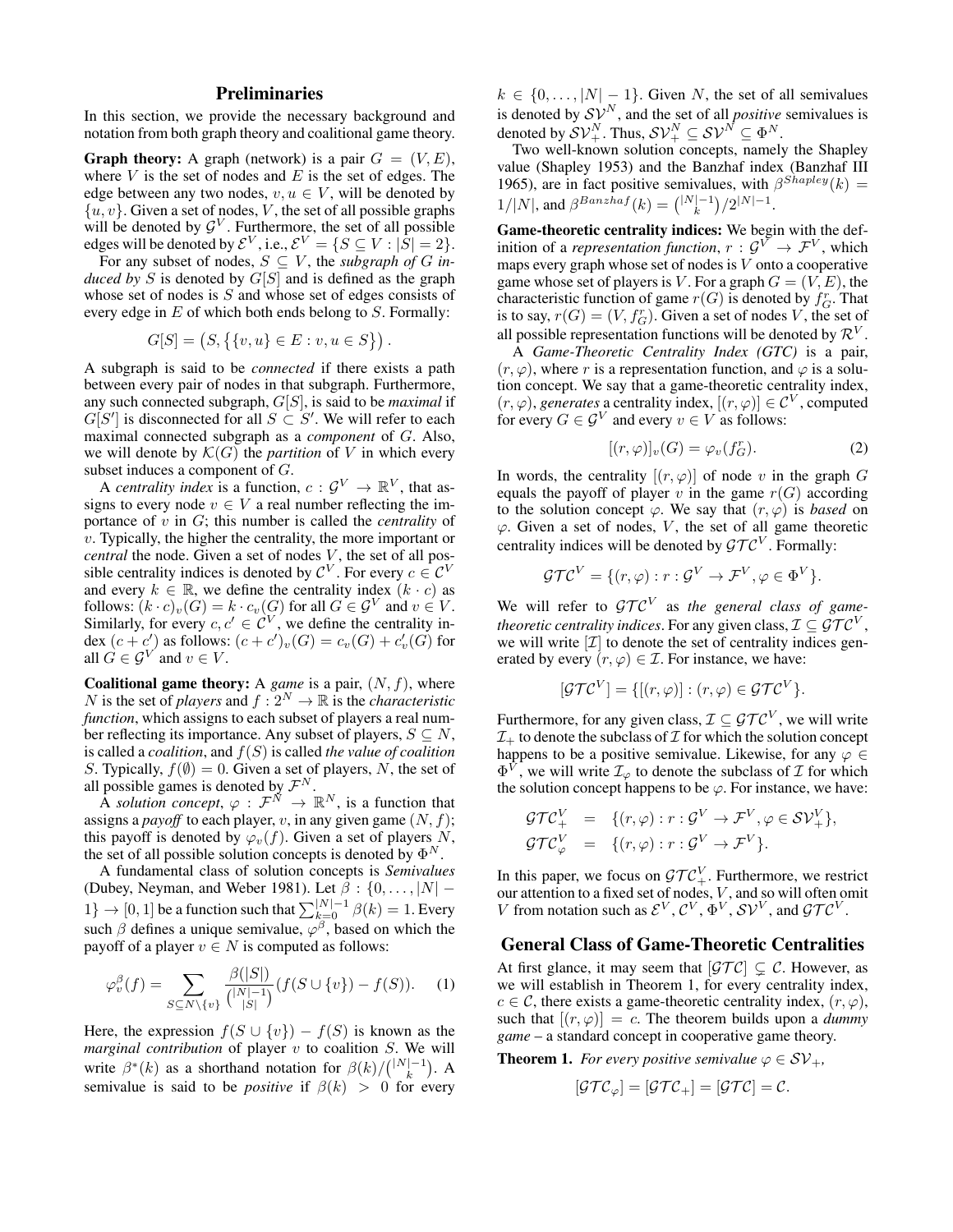*Proof.* Since  $\varphi \in SV_+$ , then  $\mathcal{GTC}_{\varphi} \subseteq \mathcal{GTC}_+$ . Based on this, as well as the fact that  $|\mathcal{GTC}| \subseteq \mathcal{C}$ , we have:

$$
[\mathcal{GTC}_{\varphi}] \subseteq [\mathcal{GTC}_{+}] \subseteq [\mathcal{GTC}] \subseteq \mathcal{C}.
$$

It remains to prove that  $C \subseteq [\mathcal{GTC}_{\varphi}]$ . To put it differently, for every  $c \in \mathcal{C}$ , it remains to prove that there exists some  $r \in \mathcal{R}$  such that  $[(r, \varphi)] = c$ . To this end, let  $c \in \mathcal{C}$  be an arbitrary centrality index, and let us define a representation function  $r(G) = (V, f_G^r)$  for every  $G \in \mathcal{G}^V$  such that:

$$
\forall S \subseteq V, \quad f_G^r(S) = \sum_{v \in S} c_v(G).
$$

This is a *dummy game* – a game in which the value of every coalition is the sum of the values of its members. In our case, we set the value of every  $v \in V$  to be equal to the centrality of  $v$  in graph  $G$  according to  $c$ . More precisely, we set  $f_G^r(\{v\}) = c_v(\hat{G})$ . Now since the marginal contribution of v to every coalition is equal to  $c_v(G)$ , then the definition of semivalues (Equation 1) implies that:

$$
\forall v \in V, \ \ [(r,\varphi)]_v(G) = \varphi_v(f_G^r) = c_v(G).
$$

 $\Box$ 

This concludes the proof of Theorem 1.

Let us illustrate the construction used in the proof of Theorem 1 through the following example.

Example 1. *Consider the* degree centrality,  $c^D$ , defined as:

$$
c_v^D(G) = |\{\{v, u\} \in E : u \in V\}|.
$$

*Now, given the two possible graphs in*  $\mathcal{G}^{\{v,u\}}$ *, i.e., given*  $G_1 = (\{v, u\}, \emptyset)$  *and*  $G_2 = (\{v, u\}, \{\{v, u\}\})$ *, let us show how to generate* c <sup>D</sup> *using some GTC. First, let us deal with*  $G_1$ . We need to specify  $f_{G_1}^r$  such that  $\varphi_v(f_{G_1}^r) = c_v^D(G_1) =$  $(0, \text{ and } \varphi_u(f_{G_1}^r) = c_u^D(G_1) = 0$ . To this end, let us define *a* dummy game in which  $f_{G_1}^r({v}) = c_v^D(G_1) = 0$  and  $f_{G_1}^r(\{u\}) = c_u^D(G_1) = 0$ . This implies that  $f_{G_1}^r(\{v, u\}) =$  $f_{G_1}^r({v}) + f_{G_1}^r({u}) = 0$ . Since every marginal contri*bution of* v *equals* 0 *(i.e.,*  $f_{G_1}^r({v}) - f_{G_1}^r(\emptyset) = 0$  *and*  $f_{G_1}^r(\{v, u\}) - f_{G_1}^r(\{u\}) = 0$ , then from the definition of semivalues we get:  $\varphi_v(f_{G_1}^r) = 0$ . Following the same rea*soning, we get:*  $\varphi_u(f_{G_1}^r) = 0$ *. Moving on to*  $G_2$ *, we define a dummy game in which*  $f_{G_2}^r({v}) = f_{G_2}^r({u}) = 1$ , which *implies that*  $f_{G_2}^r({v, u}) = 1 + 1 = 2$ *. Following the above reasoning, we get:*  $\varphi_v(f_{G_2}^r) = \varphi_u(f_{G_2}^r) = 1$ .

Next, we lay the theoretical foundation for the coming sections by showing that the totality of all centrality indices form a vector space. To this end, let us introduce the class of *unanimity* centrality indices.

Definition 1. *(Unanimity Centrality Indices) Given a set of edges,*  $E^{\dagger} \subseteq \mathcal{E}^V$ *, and a set of nodes,*  $U \subseteq V$ *, the unanimity* centrality index  $c^{(U,E^{\dagger})}$  is defined for every  $G = (V, E) \in$  $\mathcal{G}^V$  and every  $v \in V$  as follows:

$$
c_v^{\langle U, E^{\dagger} \rangle}(G) = \begin{cases} 1 & \text{if } v \in U \text{ and } E^{\dagger} \subseteq E, \\ 0 & \text{otherwise.} \end{cases}
$$

As such,  $c^{\langle U, E^\dagger \rangle}$  assigns a value of 1 if and only if the node *belongs to* U *and the graph contains every edge from* E† *.*

The set of all unanimity centrality indices will be denoted by  $\mathcal{U}^V$ , or simply  $\mathcal U$  when there is no risk of confusion. The next lemma provides a sufficient condition for the linear independence of the class of unanimity centrality indices.

Lemma 2. *Let* U <sup>∗</sup> *be a set of unanimity centrality indices such that for every set of edges,*  $E^{\dagger} \subseteq \mathcal{E}^{V}$ *, and every pair,*  $c^{\langle U, E^{\dagger} \rangle}, c^{\langle U', E^{\dagger} \rangle} \in \mathcal{U}^{*}$ , we have:  $U = U'$  or  $U \cap U' = \emptyset$ . *Then, U<sup>∗</sup> is linearly independent.* 

Next, we use Lemma 2 to characterize a basis of the class of all centrality indices, C.

Theorem 3. *The class* C *is a vector space with the basis:*

$$
\mathcal{U}_{All}^V = \{ c^{\langle \{v\}, E^{\dagger} \rangle} : v \in V, E^{\dagger} \subseteq \mathcal{E}^V \}.
$$

*Proof.* Since C is closed under addition (for every  $c, c' \in \mathcal{C}$ we have  $c + c' \in \mathcal{C}$  and closed under scalar multiplication (for every  $c \in \mathcal{C}$  and a scalar  $k \in \mathbb{R}$  we have  $k \cdot c \in \mathcal{C}$ ), then  $\mathcal{C}$ is a vector space. It remains to prove that  $\mathcal{U}_{All}$  is a basis of C. We know from Lemma 2 that  $U_{All}$  is linearly independent. Moreover, since  $|\mathcal{U}_{All}| = |V \times \mathcal{E}| = |V \times \mathcal{G}|$ , the size of  $U$  is the same as the dimension of  $C$ . This concludes the proof. П

The above result comes in handy when proving that all centrality indices from a given class can be generated with a subclass of GTCs. More in detail, the following lemma shows that if the basis of a class can be generated, then the whole class can also be generated.

Lemma 4. *Let* C <sup>∗</sup> *be a class of centrality indices with a basis*  $U^*$ , and let  $\mathcal{I} \subseteq \mathcal{GTC}_{\varphi}$  *be a class of GTCs closed under addition and scalar multiplication. If* U <sup>∗</sup> ⊆ [I]*, then*  $\mathcal{C}^* \subseteq [\mathcal{I}].$ 

In the general class of game-theoretic centrality indices, for any two distinct graphs,  $G, G' \in \mathcal{G}$ , a representation function, r, may output two games,  $(V, f_G^r), (V, f_{G'}^r) \in \mathcal{F}$ , that are completely independently from one another. In other words, the value of every subset of nodes  $S \subseteq V$  under  $f_G^r$ may be completely different than (or independent from) the value of the same subset under  $f_{G'}^r$ . This implies that in order to define a game-theoretic centrality in the general form, one needs to specify all  $2^V$  values of  $f_G^r$  for every  $G \in \mathcal{G}$ . Such centrality index would clearly be impractical. To overcome this limitation, every game-theoretic centrality index studied in the literature to date assumes some kind of dependency between  $f_G^r$  and  $f_{G'}^r$  (see, e.g., Michalak et al. 2013). We follow this approach in the next sections, where we define two classes of game-theoretic centralities by imposing some natural requirements on the representation function.

## Separable Game-Theoretic Centralities

The first subclass of  $\mathcal{GTC}$  that we consider is the class of *separable* game-theoretic centralities.

Definition 2. *(Separable GTC (SGTC))* A representation *function, r, is separable if for every coalition*  $S \subseteq V$  *and every two graphs*  $G, G' \in \mathcal{G}^V$  such that  $G[S] = G'[S]$  and  $G[V\backslash S]=G'[V\backslash S]$  it holds that  $f_G^r(S)=f_{G'}^r(S).$  A GTC,  $(r, \varphi)$ *, is separable if* r *is separable. Given a set of nodes,* V, the set of all separable GTCs is denoted by  $\mathcal{SGTC}^V$ .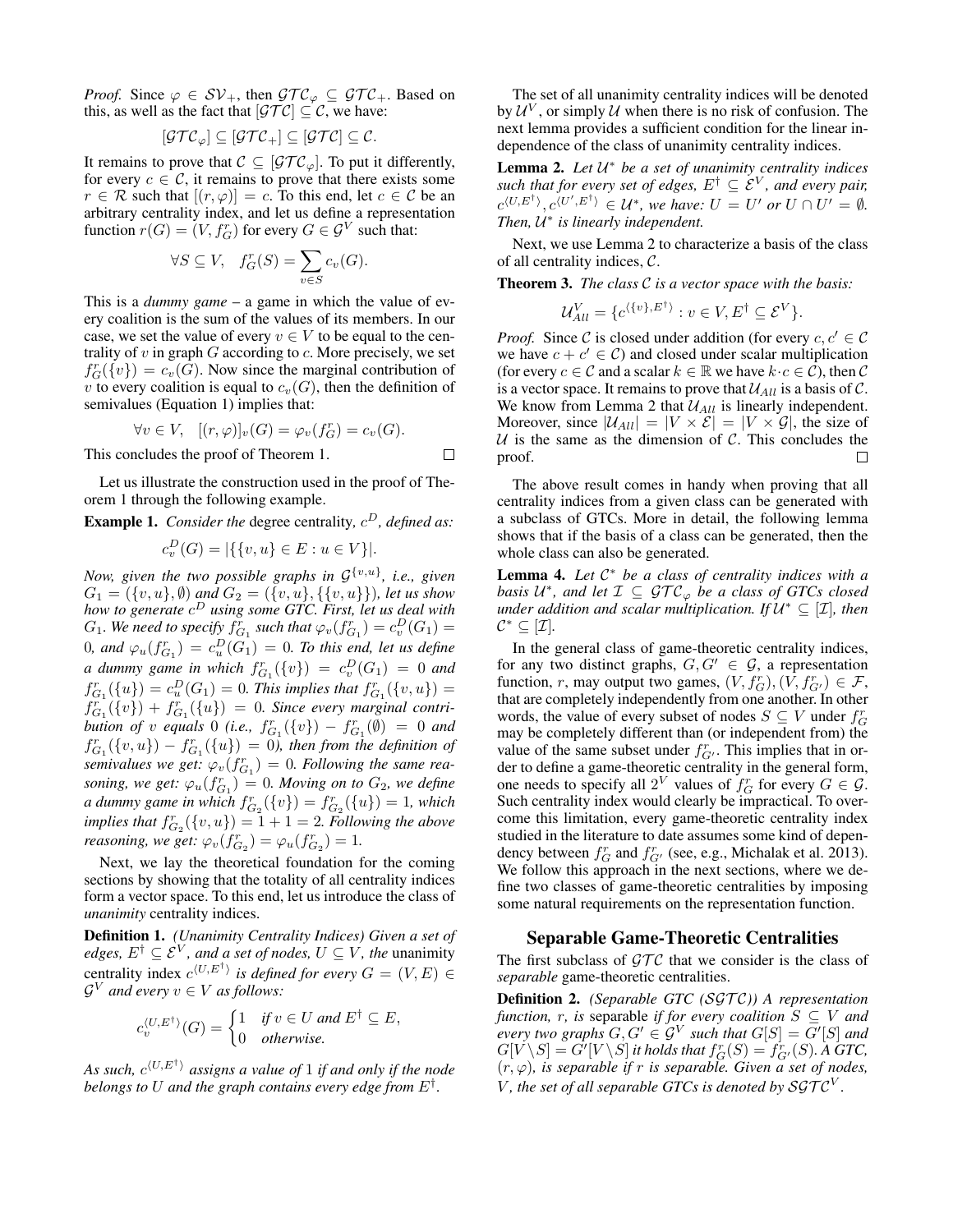In words, a game-theoretic centrality index is separable if the value of every coalition,  $S \subseteq V$ , under the representation function,  $r$ , depends solely on the subgraph induced by S and the subgraph induced by  $V \setminus S$  in G. As we will show later on in this section, separable GTCs are related to the notion of *Fairness*, proposed by Myerson (1977).

*Fairness: For every*  $G = (V, E)$  *and every*  $v, u \in V$  *such that*  $\{v, u\} \notin E$ *, adding the edge*  $e = \{v, u\}$  *to the graph* G *affects the centrality of* v *and* u *equally. Formally:*

$$
c_v((V, E \cup \{e\})) - c_v(G) = c_u((V, E \cup \{e\})) - c_u(G).
$$

The class of all centralities satisfying Fairness will be denoted by  $\mathcal{C}_{Fair}^V$ , or simply  $\mathcal{C}_{Fair}$  when there is no risk of confusion.

For every node,  $v \in V$ , and edge,  $e \in \mathcal{E}$ , we will use the notation:  $\Delta_v^c(e, G) = c_v((V, E \cup \{e\})) - c_v(G)$ . Note that, if  $e \in E$ , then  $\Delta_v^c(e, G) = 0$ .

The following lemma states that any centrality index in  $C_{Fair}$  can be uniquely characterized by only specifying the sum of node-centralities in every component of the graph (i.e., there is no need to specify the centrality of every node).

**Lemma 5.** For every function,  $g : 2^V \times \mathcal{G}^V \to \mathbb{R}$ , there *exists at most one centrality index,*  $c \in C_{Fair}^V$ <br> $\sum_{v \in S} c_v(G) = g(S, G)$  for every  $G \in \mathcal{G}^V$  and *, that satisfies*  $v \in S$   $c_v(G) = g(S, G)$  for every  $G \in \mathcal{G}^V$  and  $S \in \mathcal{K}(G)$ .

Building upon Lemma 5, the following theorem identifies a basis of the class  $\mathcal{C}_{Fair}$ .

**Theorem 6.**  $C_{Fair}$  *is a vector space with the basis:* 

$$
\mathcal{U}_{Fair}^V = \{ c^{\langle U, E^\dagger \rangle} \in \mathcal{U}^V : U \in \mathcal{K}((V, E^\dagger)) \}.
$$
 (3)

*Sketch of Proof.* We begin by showing that  $C_{Fair}$  is a vector space. To this end, note that if the addition of an edge  $\{v, u\}$ affects the centrality of  $v$  and  $u$  equally according to  $c$  and according to  $c'$ , then it also affects the centrality of  $v$  and u equally according to  $c + c'$ . As such,  $\mathcal{C}_{Fair}$  is closed under addition. Analogously, multiplying c by a scalar  $k \in \mathbb{R}$ does not violate Fairness, meaning that  $\mathcal{C}_{Fair}$  is closed under scalar multiplication. Thus,  $C_{Fair}$  is a vector space.

It remains to prove that  $U_{Fair}$  forms a basis of  $C_{Fair}$ . To this end, we will show that: (1)  $\mathcal{U}_{Fair} \subseteq \mathcal{C}_{Fair}$ , (2)  $\mathcal{U}_{Fair}$  is linearly independent, and (3)  $|\mathcal{U}_{Fair}|$  is equal to the dimension of  $\mathcal{C}_{Fair}$ .

As for (1), let  $c^{(U,E^{\dagger})}$  be an arbitrary centrality index in  $\mathcal{U}_{Fair}$ . The edge  $\{v, u\}$  affects the centrality of v in  $c^{\langle U, E^{\dagger} \rangle}$ only if  $v \in U$  and  $\{v, u\} \in E^{\dagger}$ . This implies that  $u \in U$  and that  $\Delta_v^c(\{v, u\}, G) = \Delta_u^c(\{v, u\}, G)$ . We have shown that an arbitrary  $c^{\langle U, E^\dagger \rangle} \in \mathcal{U}_{Fair}$  satisfies Fairness, meaning that  $\mathcal{U}_{Fair} \subseteq \mathcal{C}_{Fair}.$ 

As for (2), the linear independence of  $U_{Fair}$  is implied by Lemma 2.

As for (3), let  $dim(\mathcal{C}_{Fair})$  denote the dimension of  $\mathcal{C}_{Fair}$ . Linear independence implies that  $dim(\mathcal{C}_{Fair}) \geq |\mathcal{U}_{Fair}|$ . But from Lemma 5 and the fact that  $|\mathcal{U}_{Fair}$  is equal to the number of components in all graphs in  $\mathcal{G}^V$ , we have that  $dim(\mathcal{C}_{Fair}) \leq |\mathcal{U}_{Fair}|$ . Therefore,  $dim(\mathcal{C}_{Fair}) = |\mathcal{U}_{Fair}|$ .

This concludes the sketch of proof of Theorem 6.  $\Box$ 

**Example 2.** Consider the degree centrality  $c^D$  from Exam*ple 1. Since adding an edge*  $\{v, u\}$  *increases the centrality of both* v *and* u *by 1, then* c <sup>D</sup> *satisfies Fairness. Consequently,* we know from Theorem 6 that  $c^D$  is a linear combination of *unanimity centralities from* UF air*. Let us generate* c <sup>D</sup> *using* such a combination. To this end, consider  $c^{\langle \{v,u\}, \{\{v,u\}\} \rangle} \in$  $U_{F a i r}$  *for some arbitrary pair,*  $v, u \in V, v \neq u$ . According *to*  $c^{\langle \{v,u\}, \{\{v,u\}\} \rangle}$ , the centrality of v and u equals 1 if the *edge* {v, u} *belongs to the graph, otherwise the centrality of* v *and* u *equals 0. Summing over all such pairs, we get the degree centrality:*

$$
c^{D} = \sum_{v, u \in V: v \neq u} c^{\langle \{v, u\}, \{\{v, u\}\} \rangle}.
$$

Lemma 7. *Every separable game-theoretic centrality from*  $\mathcal{GTC}_+$  *satisfies Fairness.* 

We are ready to present our main result of this section. In the following theorem we state that the class of separable positive-semivalue based GTCs is characterized by Fairness.

**Theorem 8.** *For every positive semivalue,*  $\varphi \in SV_+$ ,

$$
\mathcal{C}_{Fair} = [\mathcal{SGTC}_{\varphi}] = [\mathcal{SGTC}_{+}].
$$

*Sketch of Proof.* Since  $\varphi \in SV_+$ , then  $SGTC_{\varphi} \subseteq SGTC_+$ . Thus, based on Lemma 7:  $[\mathcal{SGTC}_{\varphi}] \subseteq [\mathcal{SGTC}_{+}] \subseteq \mathcal{C}_{Fair}.$ It remains to prove that  $\mathcal{C}_{Fair} \subseteq [\mathcal{SGT} \mathcal{C}_{\varphi}]$ . In other words, we need to prove that every  $c \in \check{\mathcal{C}}_{Fair}$  can be generated by  $[(r, \varphi)]$  for some separable representation function r.

Note that  $SGTC$  is closed under addition and scalar multiplication (because if  $r \in \mathcal{R}^V$  and  $r' \in \mathcal{R}^V$  are separable, then  $(r + r') \in \mathcal{R}^V$  and  $(c \cdot r) \in \mathcal{R}^V$  are also separable). Thus, based on Lemma 4, it suffices to show that every centrality from  $U_{Fair}$  can be generated by  $[(r, \varphi)]$  for some separable r. To this end, let  $\varphi^{\beta} \in SV_+$  be an arbitrary positive semivalue based on some  $\beta$ , and let  $c^{\langle U, E^{\dagger} \rangle} \in \mathcal{U}_{Fair}$ . Now consider a representation function,  $r^*$ , defined as follows:

$$
f_G^{r^*}(S) = \begin{cases} \frac{1}{\beta^*(|U|) + \beta^*(|U|-1)} & \text{if } S = U, E^\dagger \subseteq E, \\ \frac{\beta^*(|U|)}{(\beta^*(|U|) + \beta^*(|U|-1))\beta^*(|V|-1)} & \text{if } S = V, E^\dagger \subseteq E, \\ 0 & \text{otherwise.} \end{cases}
$$

First, we argue that  $r^*$  is separable, i.e., that the value of  $f_G^{r^*}(S)$  depends solely on  $G[S]$  and  $G[V \setminus S]$ . Since  $c^{\langle U, E^{\dagger} \rangle} \in \mathcal{U}_{Fair}$ , then based on Equation (3), if  $S = U$  then S induces a component in  $(V, E^{\dagger})$ , i.e.,  $S \in \mathcal{K}((V, E^{\dagger}))$ . This implies that there are no edges between S and  $V \setminus S$ , meaning that no such edge can influence  $f_G^{r^*}(S)$ . Next, if  $S = V$ , then, by definition  $f_G^{r^*}(S)$  depends solely on S. Finally, for  $S \notin \{U, V\}$  we have  $f_G^{r^*}(S) = 0$  for every graph  $G \in \mathcal{G}$ . Thus,  $r^*$  is separable.

It remains to show that  $[(r^*, \varphi)] = c^{\langle U, E^{\dagger} \rangle}$ . Let  $G =$  $(V, E)$  be an arbitrary graph, and let  $v \in V$ . Now if  $E^{\dagger} \nsubseteq E$ , then from the definition of unanimity we have:  $c_v^{(U,E^{\dagger})}(G) = 0$ , and from the definition of  $f_G^{T^*}$  we have:  $f_G^{r^*}(S) = 0, \forall S \subseteq V$ , implying that  $\varphi_v(f_G^{r^*}) = 0$ . Thus, we have:  $c_v^{\langle U, E^{\dagger} \rangle}(G) = [(r^*, \varphi)]_v(G) = 0$ . On the other hand, if  $E^{\dagger} \subseteq E$ , then we consider two cases:  $v \in U$  and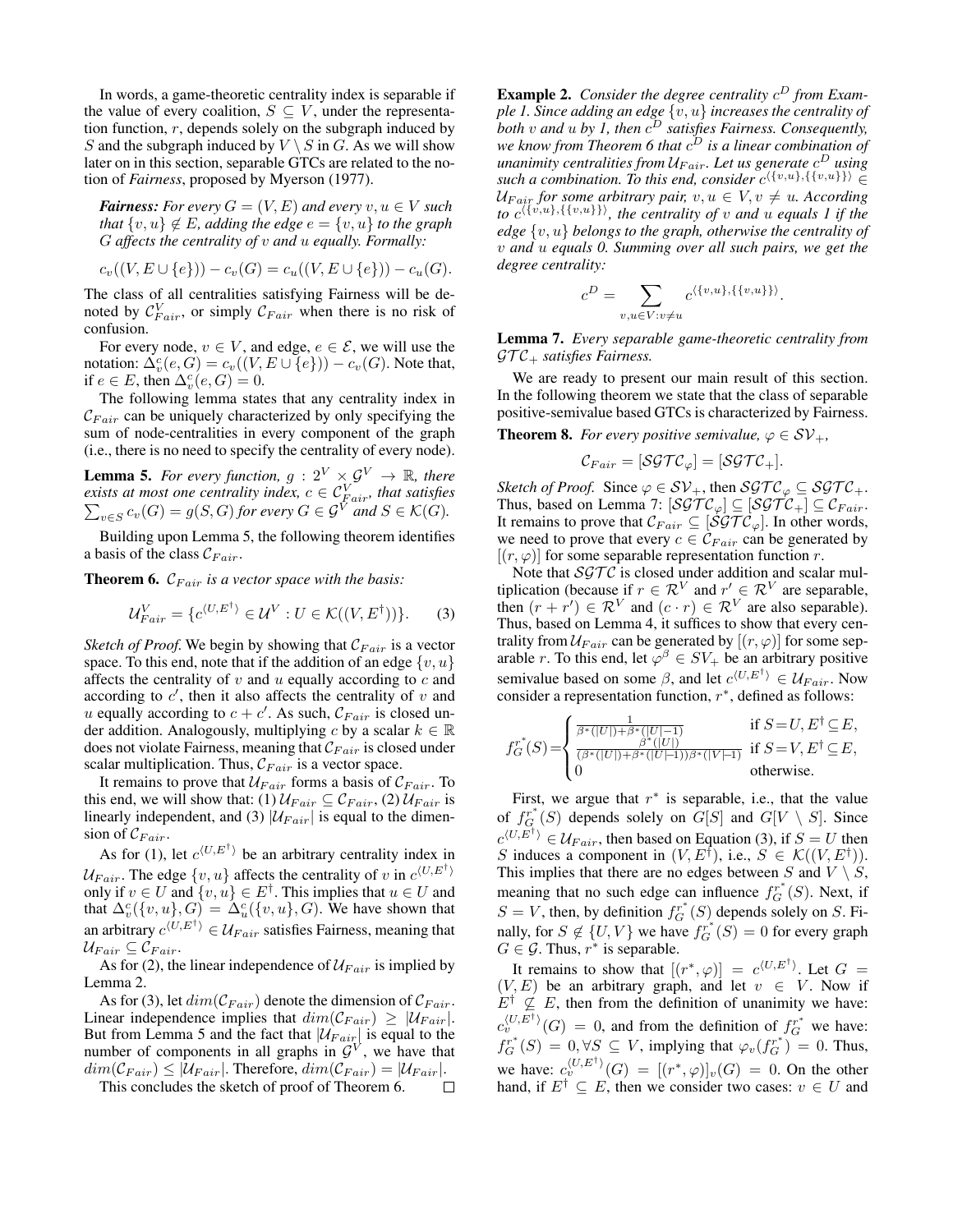

Figure 1: Given a complete graph of 5 nodes, the figure illustrates how the value of  $\{v, u\}$  is computed under a general, a separable, and an induced representation function. The gray boxes contain the edges that affect the value of  $\{v, u\}$ ; all remaining edges (i.e., the dashed ones) do not. Since there are  $2^{10}$  possible graphs consisting of 5 nodes each,  $\{v, u\}$  may have at most  $2^{10}$  distinct values under a general representation function,  $r$ . In contrast, if  $r$  is separable, then  $\{v, u\}$  may have at most  $2^4$  distinct values, and if r is induced, then  $\{v, u\}$  may have at most  $2<sup>1</sup>$  distinct values.

 $v \notin U$ . As for the first case, from the definition of unanimity, we have  $c_v^{\langle U, E^{\dagger} \rangle}(G) = 1$ . Furthermore, v has only two non-zero marginal contributions in Equation (1): one to coalition  $S = U \setminus \{v\}$  and the other to coalition  $S = V \setminus \{v\}$ , implying that  $\varphi_v^{\beta}(f_G^{r^*}) = 1$ . Thus, we have:  $c_v^{\langle U, E^{\dagger} \rangle}(G) =$  $[(r^*, \varphi)]_v(G) = 1$ . As for the second case, where  $v \notin U$ , one can verify that  $c_v^{\langle U, E^{\dagger} \rangle}(G) = [(r^*, \varphi)]_v(G) = 0$ . We have shown that in all cases we have:  $c_v^{\langle U, E^{\dagger} \rangle}(G) = [(r^*, \varphi)]_v(G)$ for an arbitrary  $G = (V, E) \in \mathcal{G}$  and an arbitrary  $v \in V$ . This concludes the sketch of the proof of Theorem 8.  $\Box$ 

We end this section with an example showing how the degree centrality,  $c^D$ , can be generated from a separable GTC.

Example 3. *The degree centrality satisfies Fairness, be-* $\mathcal{L}_{v}^{c^{D}}(\lbrace v, u \rbrace, (V, E)) = 1$  *for every*  $v \in V$  *and ev* $e^{i\phi}$   $\{v, u\} \notin E$ *. Therefore, we know from Theorem 8 that there exists a separable game-theoretic centrality index that generates* c <sup>D</sup>*. Let us identify such a separable index. Note that the one used in Example 1 is not separable, because*  $f_{G_1}^r(\{v\}) = 0$  and  $f_{G_2}^r(\{\hat{v}\}) = 1$ , while separability requires that  $f_{G_1}^r({v}) = f_{G_2}^r({v})$ . Instead, consider the in- $\textit{dex}$   $[(r^D, \varphi^{Shapley})]$ *, where*  $\varphi^{Shapley}$  *is the Shapley value,* and  $r^D$  is defined as:  $f_G^{r^D}(S) = 2 \cdot \lbrack (\{v, u\} \in E : v, u \in S)$ S}|. Given this  $r^D$ , we show that  $[(r^D, \varphi^{Shapley})] = c^D$ .

*To this end, we will use the four widely-known axioms that define the Shapley value, namely:* Additivity*,* Nullplayer*,* Symmetry *and* Efficiency*.* <sup>1</sup> *First of all, observe that:*  $f_G^{r^D}(S) = \sum_{e \in E} f_{(V, e)}^{r^D}$  $\langle V^{\mathcal{P}^{\mathcal{P}}}_{(V, \{e\})}(S), \forall S \subseteq V$ *. Thus, based on the* Additivity *axiom, we have:*

$$
\varphi_v^{Shapley}(f_G^{r^D}) = \sum_{e \in E} \varphi_v^{Shapley}(f_{(V, \{e\})}^{r^D}). \tag{4}
$$

*This allows us to focus our analysis on a single-edge graph,* (V, {e})*. Let us focus on* G<sup>∗</sup> = (V, {{v1, v2}})*. Here, it is*

*clear from the definition of*  $f_{G^*}^{r^D}$  *that the only two players with non-zero marginal contributions are*  $v_1$  *and*  $v_2$ *. Thus, based on the* Null-player *axiom:*  $\varphi_u^{Shapley}(f_{G^*}^{r^D}) = 0, \forall u \in$  $V \setminus \{v_1, v_2\}$ . As for  $v_1$  and  $v_2$ , since they are symmetric, then *based on the* Symmetry *axiom, we have:*  $\varphi_{v_1}^{Shapley}(f_{G^*}^{r^D}) =$  $\varphi_{v_2}^{Shapley}(f_{G^*}^{r^D})$ . Finally, since  $f_{G^*}^{r^D}(V) = 2$ , then based on *the* Efficiency *axiom, we have:*  $\sum_{v \in V} \varphi_v^{Shapley}(f_{G^*}^{r^D}) = 2$ . *We have shown that the payoffs of all nodes in* G<sup>∗</sup> *add up to 2, and that*  $v_1$  *and*  $v_2$  *have equal payoffs, whereas the remaining nodes have zero payoff each, implying that*  $\varphi_{v_1}^{Shapley}(f_{G^*}^{r^D}) = \varphi_{v_2}^{Shapley}(f_{G^*}^{r^D}) = 1$ . This as well as *Equation* (4) *imply that every edge in* G *increases the payoff of each of its ends by 1, which is precisely what degree centrality does. Thus,*  $[(r^D, \varphi^{Shapley})] = c^D$ .

Note that  $r^D$  in Example 3 depends solely on  $G[S]$ . Such representation functions are the subject of the next section.

#### Induced Game-Theoretic Centralities

In this section, we define a subclass of separable GTCs which we call *induced* game-theoretic centralities.

**Definition 3.** *(Induced GTC (IGTC))* A representation *function, r, is induced if for every coalition*  $S \subseteq V$  *and every two graphs*  $G, G' \in \mathcal{G}^V$  such that  $G[S] = G'[S]$  it *holds that*  $f_G^r(S) = f_{G'}^r(S)$ . A GTC,  $(r, \varphi)$ , is induced if r *is induced. The set of all induced game-theoretic centralities is denoted by*  $IGTC$ .

In words, a GTC is induced if the value of a coalition  $S$  in the representation function depends solely on the subgraph induced by S in G. Thus, every induced GTC is separable.

Given a complete graph of 5 nodes, Figure 1 illustrates the edges that affect the value of  $\{v, u\}$  under a general, a separable, and an induced representation function.

To characterize the class of induced GTCs we introduce a new property that we call *Edge Balanced Contributions*.

*Edge Balanced Contributions: For every*  $G = (V, E)$ *, and every*  $e = \{v, \tilde{v}\}, e' = \{u, \tilde{u}\}, e, e' \notin E$ *, adding* e <sup>0</sup> *affects the difference in centrality of* v *caused by the addition of* e *in the same way that adding* e *affects the* difference in centrality of *u* caused by the addition of e'. *More formally:*

$$
\Delta_v^c(e, (V, E \cup \{e'\})) - \Delta_v^c, (V, E)) =
$$
  

$$
\Delta_u^c(e', (V, E \cup \{e\})) - \Delta_u^c(e', (V, E)).
$$
 (5)

Given a set of nodes,  $V$ , the class of all centrality indices satisfying Edge Balanced Contributions will be denoted by  $\mathcal{C}_{EBC}^V$ , or just  $\mathcal{C}_{EBC}$  when V is clear from the context.

The new property is a modification of the *Balanced Contributions* property, introduced by Myerson in the context of coalitional games (Myerson 1980). Balanced Contributions states that removing player  $i$  from the game affects the payoff of player  $j$  in the same way as removing player  $j$  affects the payoff of player  $i$ . If we associate with removing of an edge the effect this removal has on both adjacent nodes, then Edge Balanced Contribution is an edge counterpart of Balanced Contributions.

<sup>&</sup>lt;sup>1</sup> For more on the various axiomatizations of the Shapley value, see, e.g., the work by Maschler et al. (2013).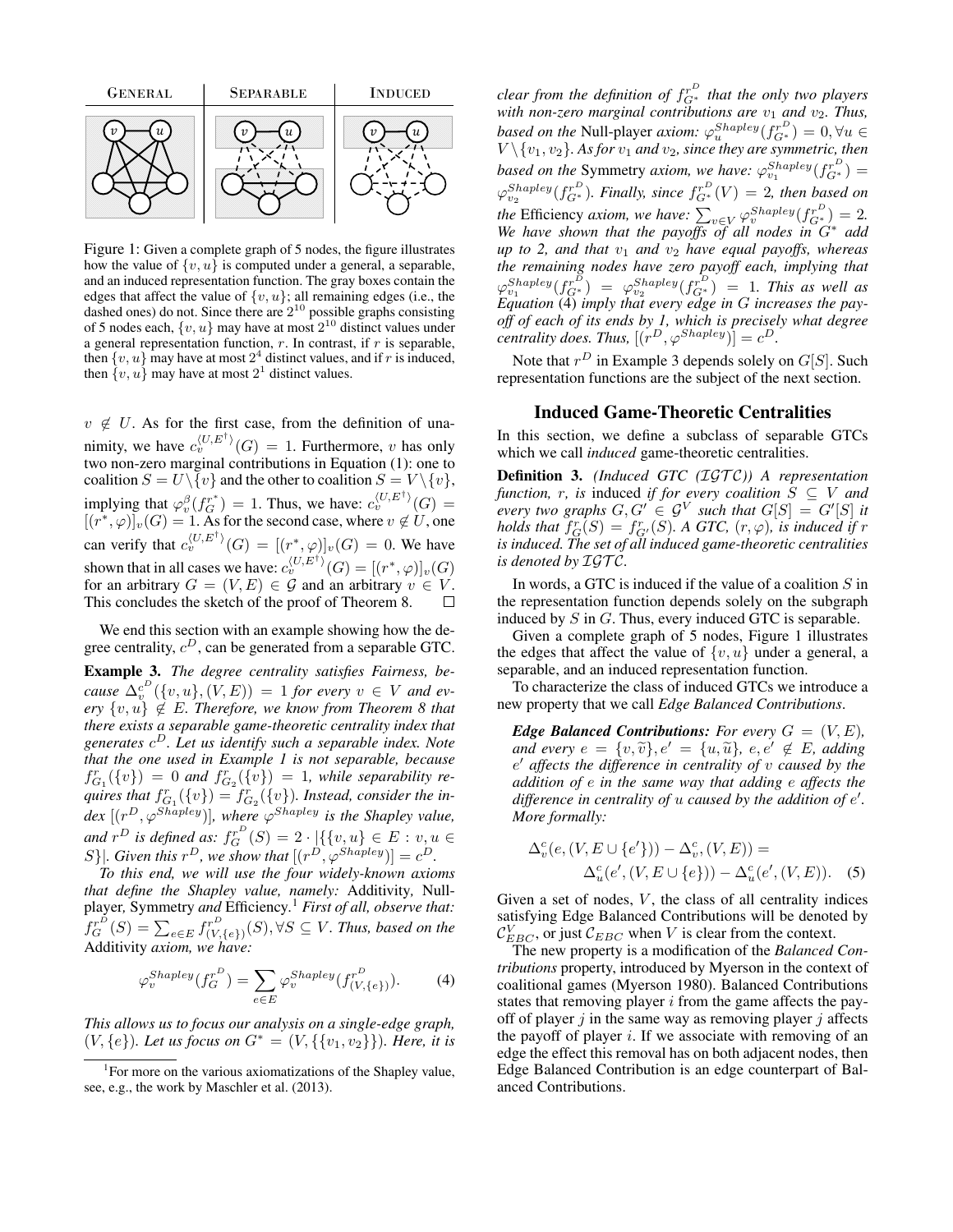Note that Edge Balanced Contributions implies Fairness. In particular, by setting  $u = \tilde{v}$  and  $\tilde{u} = v$ , we have  $e' = e$ ,<br>and we get  $\Delta^c(e/(VE) + (e')v) = 0$ . Then, Equation (5) and we get  $\Delta_v^c(e, (V, E \cup \{e'\})) = 0$ . Then, Equation (5) simplifies to:  $-\Delta_v^c(\lbrace v, u \rbrace, (V, E)) = -\Delta_u^c(\lbrace v, u \rbrace, (V, E))$ for every  $\{v, u\} \notin E$ , which is equivalent to Fairness.

Now, let  $\mathcal{K}_s(G)$  be the set of nodes that induce singlenode components in G, i.e.,  $\mathcal{K}_s(G) = \{v \in V : \{v\} \in$  $\mathcal{K}(G)$ , where the "s" in  $\mathcal{K}_s$  stands for "*single-node*". The following lemma states that any centrality index in  $\mathcal{C}_{EBC}$ can be uniquely characterized by specifying (1) the centrality of every single-node component in  $G$ ; and  $(2)$  the sum of node-centralities in every other component in G.

**Lemma 9.** For every function,  $g : 2^V \times \mathcal{G}^V \to \mathbb{R}$ , there *exists at most one centrality index,*  $c \in C_{EBC}^V$  *that satis*fies  $\sum_{v\in V\setminus \mathcal{K}_s(G)} c_v(G) = g(V\setminus \mathcal{K}_s(G), G)$  and  $c_v(G) =$  $g({v}, G)$  *for every*  $G \in \mathcal{G}^V$  *and every*  $v \in \mathcal{K}_s(G)$ *.* 

Building upon the above lemma, the following theorem identifies a basis of the class  $C_{EBC}$ .

**Theorem 10.**  $C_{EBC}$  *is a vector space with the basis:* 

$$
\mathcal{U}^{EBC} = \left\{ c^{\langle \{v\}, E^{\dagger} \rangle} : v \in \mathcal{K}_s ((V, E^{\dagger})) \right\}
$$

$$
\cup \left\{ c^{\langle U, E^{\dagger} \rangle} : U = V \setminus K_s ((V, E^{\dagger})) \right\}.
$$

*Sketch of Proof.* Since  $\Delta_v^c(e, G)$  is a linear function, then if c and  $c'$  satisfy Edge Balanced Contributions, then  $c + c'$ and  $k \cdot c$ , for all  $k \in \mathbb{R}$  also satisfy Edge Balanced Contributions. Thus,  $\mathcal{C}_{EBC}$  is a vector space. To prove that  $\mathcal{U}_{EBC}$ forms a basis of  $C_{EBC}$  we use a reasoning similar to that of the proof of Theorem 6. In particular, we first show that  $U_{EBC} \subseteq \mathcal{C}_{EBC}$ , then that  $U_{EBC}$  is linearly independent, and, finally, that  $|\mathcal{U}_{EBC}|$  is equal to the dimension of  $\mathcal{C}_{EBC}$ .

As for the first step, let  $c = c^{\langle U, E^{\dagger} \rangle} \in \mathcal{U}_{EBC}$ . Consider the value  $x = \Delta_v^c(e, (V, E \cup \{e'\})) - \Delta_v^c(e, (V, E))$  for  $e = \{v, \tilde{v}\}, e' = \{u, \tilde{u}\}.$  This value is not equal to zero only<br>if  $v \in U$  and  $e, e' \in E^{\dagger}$  and E contains the other edges if  $v \in U$  and  $e, e' \in E^{\dagger}$  and E contains the other edges from  $E^{\dagger}$ . In such a case,  $x = 1$ . However, from the definition of  $\mathcal{U}_{EBC}$ , if  $v \in U$  and  $\{v, \tilde{v}\} \in E^{\dagger}$ , then  $U = V \setminus K$  (C). Therefore  $u \in U$  and  $\Delta^c(e'(V E + L e)) =$  $V \setminus \mathcal{K}_s(G)$ . Therefore,  $u \in U$  and  $\Delta_u^c(e', (V, E \cup \{e\}))$  –  $\Delta_u^c(e', (V, E)) = x$ , i.e., Edge Balanced Contributions is satisfied. We proved that an arbitrary  $c^{\langle U, E^{\dagger} \rangle} \in \mathcal{U}_{EBC}$  satisfies Edge Balanced Contributions. Hence,  $\mathcal{U}_{EBC} \subseteq \mathcal{C}_{EBC}$ .

As for the second step, it suffices to note that the linear independence of  $\mathcal{U}_{EBC}$  is implied by Lemma 2.

As for the third step, let us denote by  $dim(\mathcal{C}_{EBC})$ the dimension of  $C_{EBC}$ . Linear independence implies that  $dim(\mathcal{C}_{EBC}) \geq |\mathcal{U}_{EBC}|$ . At the same time, from Lemma 9 as well as the fact that  $|\mathcal{U}_{EBC}|$  equals the number of singlenode components in all graphs from  $G$  plus the number of graphs from  $G$  with at least one edge, we have that  $dim(\mathcal{C}_{EBC}) \leq |\mathcal{U}_{EBC}|$ . Consequently,  $dim(\mathcal{C}_{EBC})$  =  $|\mathcal{U}_{EBC}|$ . This concludes the sketch of proof.  $\Box$ 

### Lemma 11. *Every induced game-theoretic centrality index in*  $\mathcal{GTC}_+$  *satisfies Edge Balanced Contributions.*

Finally, as the main result of this section, we prove that the class of induced positive semivalue-based GTCs is characterized by the property of Edge Balanced Contributions.

**Theorem 12.** *For every positive semivalue,*  $\varphi \in SV_+$ ,

$$
\mathcal{C}_{EBC} = [\mathcal{IGTC}_{\varphi}] = [\mathcal{IGTC}_{+}].
$$

*Sketch of Proof.* Since  $\varphi \in SV_+$ , then  $\mathcal{IGTC}_{\varphi} \subseteq \mathcal{IGTC}_+$ . Thus, based on Lemma 11 we have that  $[\mathcal{IGTC}_{\varphi}] \subseteq$  $[\mathcal{IGTC}_+] \subseteq \mathcal{C}_{EBC}$ . It remains to prove that  $\mathcal{C}_{EBC} \subseteq$  $[\mathcal{IGTC}_{\varphi}]$ . In other words, we need to prove that every  $c \in \mathcal{C}_{EBC}$  can be generated by  $[(r, \varphi)]$  for some induced representation function, r. Note that  $\mathcal{IGTC}$  is closed under addition and scalar multiplication (because if  $r$  and  $r'$  are induced, then  $r + r'$  and  $k \cdot r$  for every  $k \in \mathbb{R}$  are also induced). Thus, based on Lemma 4, it suffices to show that every centrality index from  $\mathcal{U}_{EBC}$  can be generated by  $[(r, \varphi)]$ for some induced r.

To this end, we will first show that any unanimity centrality index,  $c^{\langle U, E^{\dagger} \rangle}$ , such that every edge in  $E^{\dagger}$  is between nodes from U (i.e.,  $\{v, u\} \in E^{\dagger} \to v, u \in U$ ) can be generated by an induced GTC from  $\mathcal{GTC}_+$ . Let  $\varphi^{\beta} \in SV_+$  be a positive semivalue based on an arbitrary  $\beta$ , and let  $r^{\langle U, E^{\dagger} \rangle}$ be a representation function defined as follows:

f r hU,E†i <sup>G</sup> (S)=(P<sup>|</sup><sup>V</sup> <sup>|</sup> k=|U| |V |−|U| k−|U| β ∗ (k−1)<sup>−</sup><sup>1</sup> if U⊆S,E†⊆E, 0 otherwise.

Since all edges from  $E^{\dagger}$  are between nodes from U, and since  $U \subseteq S$ , then  $f_G^{\chi^{(U,E^\dagger)}}(S)$  depends solely on  $G[S]$ , which means that  $r^{\langle U, E^{\dagger} \rangle}$  is induced.

We can show now that  $[(r^{\langle U, E^{\dagger} \rangle}, \varphi)] = c^{\langle U, E^{\dagger} \rangle}$ . If  $E^{\dagger} \nsubseteq$  $E$ , both centralities assign 0 to all nodes. Assume then that  $E^{\dagger} \subseteq E$ . If  $v \notin U$ , then v has zero marginal contribution to every coalition and  $[(r^{\langle U, E^\dagger\rangle}, \varphi)]_v(G) = 0 = c_v^{\langle U, E^\dagger\rangle}(G)$ . If  $v \in U$ , then v has non-zero marginal contribution to coalition S if and only if  $U \setminus \{v\} \subseteq S$ . Using Equation (1), we obtain:  $[(r^{\langle U, E^{\dagger} \rangle}, \varphi)]_v(G) = 1 = c_v^{\langle U, E^{\dagger} \rangle}(G)$ . Therefore,  $[(r^{\langle U, E^{\dagger} \rangle}, \varphi)] = c^{\langle U, E^{\dagger} \rangle}$ . Finally, we are ready to show that every unanimity centrality from  $U_{EBC}$  can be generated by some separable  $[(r, \varphi)]$ . To this end, if  $c^{(U, E^{\dagger})} \in$  $\mathcal{U}_{EBC}$ , then either  $U = V \setminus \mathcal{K}_s((V, E^{\dagger}))$ , or  $U = \{v\}$ :  $v \in \mathcal{K}_{s}((V, E^{\dagger}))$ . In the first case, we already proved that  $[(r^{(U,E^{\dagger})}, \varphi)] = c^{\langle U, E^{\dagger} \rangle}$ . In the second case, to generate  $c^{(\{v\},E^{\dagger})}$ , we use the centrality  $[(r^{\langle S \cup \{v\},E^{\dagger} \rangle} - r^{\langle S,E^{\dagger} \rangle},\varphi)],$ with  $S = V \setminus \mathcal{K}_s((V, E^{\dagger}))$ . This concludes the sketch of the proof of Theorem 12.  $\Box$ 

## Conclusions

We studied an axiomatic characterization of game-theoretic centralities. Our results are summarized in Figure 2. We showed that, while all centralities can be obtained by the game-theoretic approach, some natural classes of gametheoretic centralities are characterized by *Fairness* and its strengthening – *Edge Balanced Contributions*. This suggests that the game-theoretic approach is a good choice when the nodes are assessed based on some property that agrees with Fairness (a good example of such a property is "connectivity", as in the work by Skibski et al. 2016). Although this